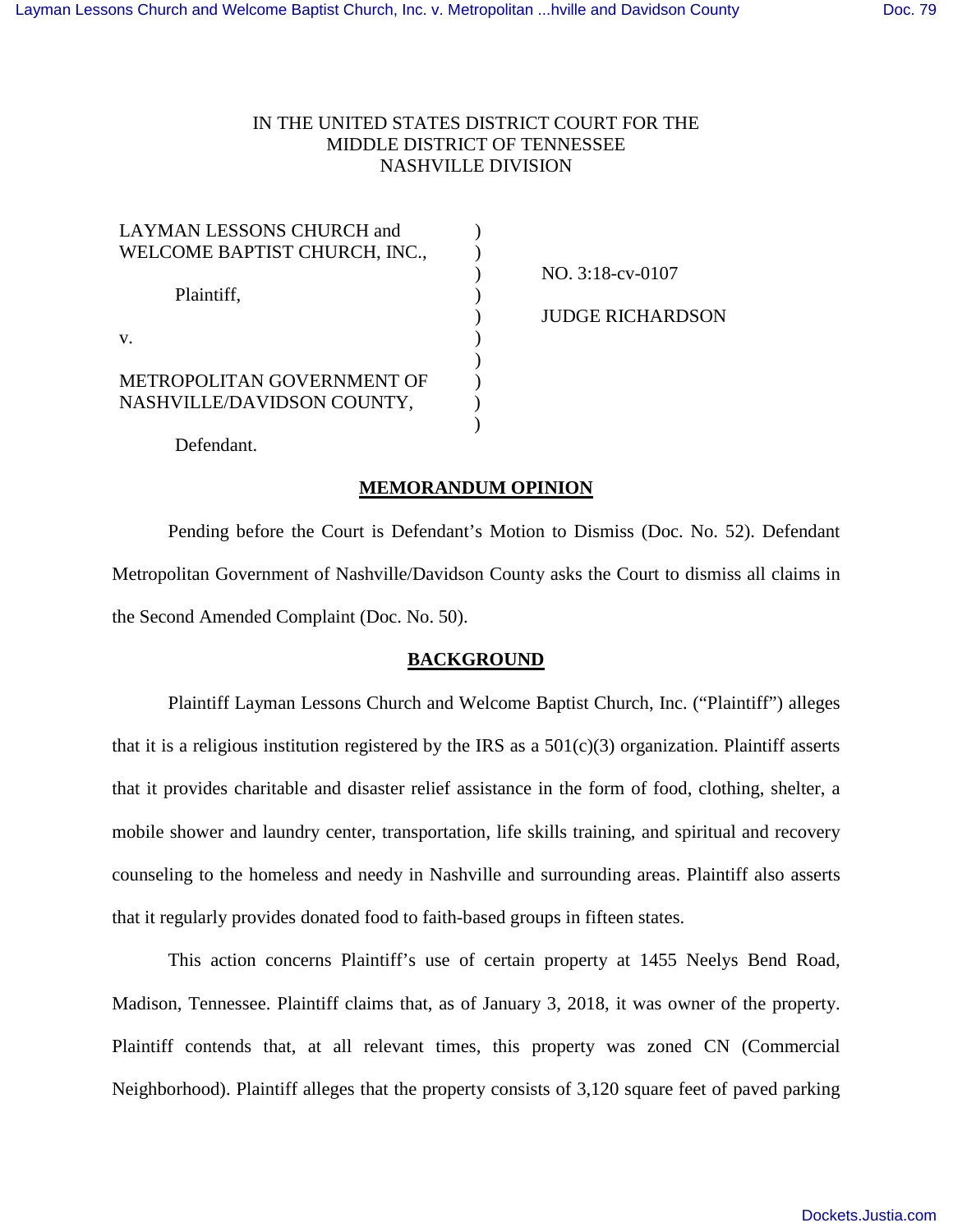adjacent to a 2,100 square foot concrete block barn-style building (the "storage barn"). This case arises from a dispute between Plaintiff and Defendant over what uses can be made of the subject property. Plaintiff claims that Defendant blatantly discriminated against Plaintiff through arbitrary and capricious enforcement of Defendant's codes, ordinances, regulations and laws. The alleged discriminatory acts include:

(1) illegal denial of Plaintiff's use of its land for any religious activities;

(2) illegal denial of Plaintiff's use of its paved parking area for mobile food pantries;

(3) illegal refusal to correct an illegal storm water pipe that flooded Plaintiff's storage barn on the property;

(4) preparation and use of a fraudulent 2017 Inspector Report recommending demolition of Plaintiff's storage barn;

(5) denial of Plaintiff's legal right to make minor repairs to its storage barn with volunteer labor and donated materials;

(6) illegal refusal to implement a May 2, 2018 final ruling of the Property Standards Board to allow Plaintiff to make minor repairs to the storage barn;

(7) fabrication of a non-existent "blue-line stream" on Plaintiff's property to justify a Stop Work Order from Defendant's Storm Water Department to prevent use of the property;

(8) illegal and retaliatory issuance of fraudulent Stop Work Orders with full knowledge that no actions were being conducted in violation of any code, ordinance or regulation;

(9) retaliatory tortious interference with Plaintiff's existing contract with a landlord to conduct religious activities, operate mobile food pantries and mobile showers, and provide laundry services for the homeless; and

2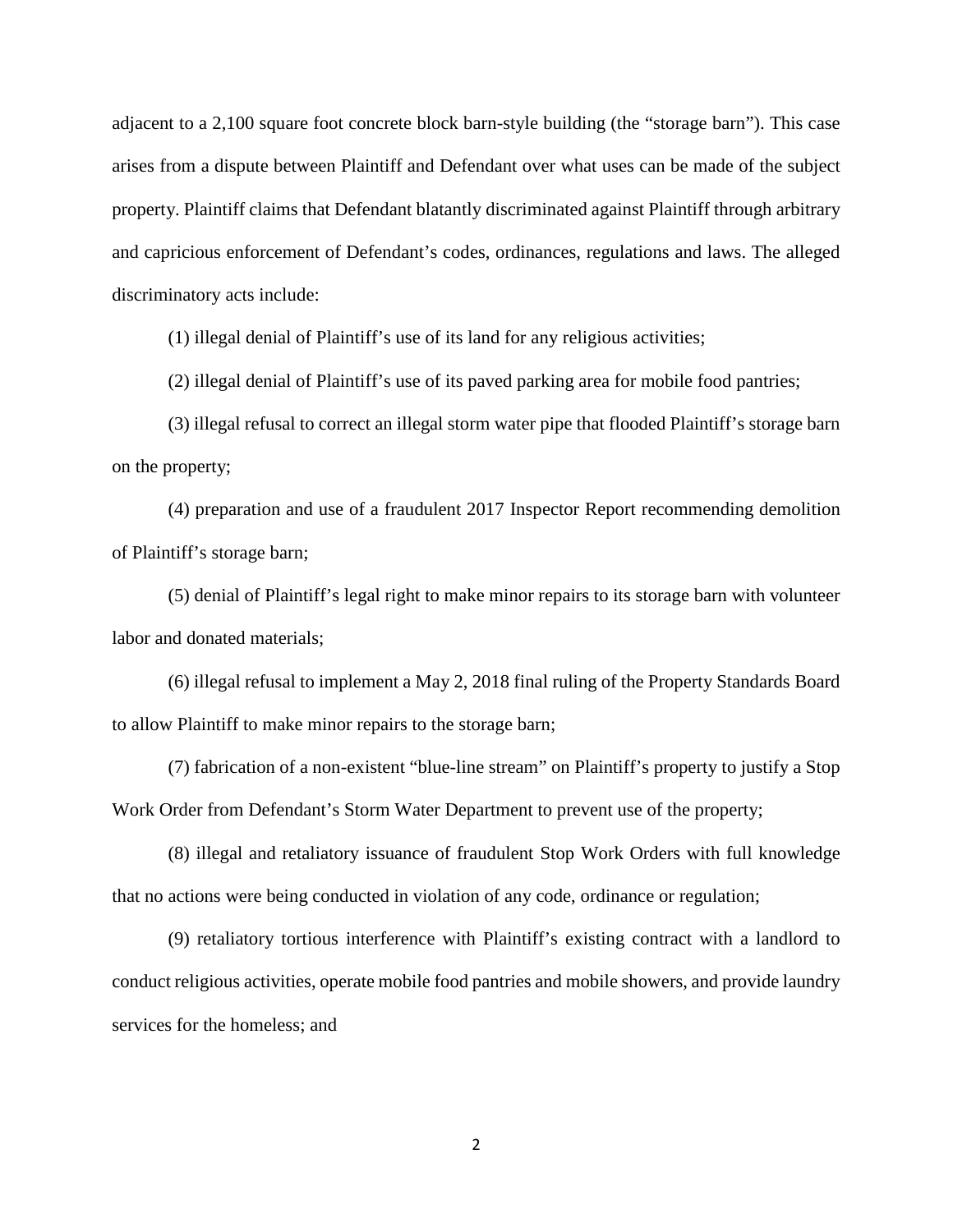(10) arbitrary and capricious enforcement of Defendant's codes, ordinances and regulations against Plaintiff and not against other properties in the same community without just cause or reason. Doc. No. 50.

Plaintiff alleges that Defendant violated the Religious Land Use and Institutionalized Persons Act ("RLUIPA"); the First and Fourteenth Amendments; 42 U.S.C. §§ 1985 and 1986; and Tennessee's Religious Freedom Restoration Act, Tenn. Code Ann. § 4-1-407, *et seq.* Plaintiff seeks declaratory and injunctive relief, compensatory and punitive damages, attorney's fees and costs.

### **MOTIONS TO DISMISS**

For purposes of a motion to dismiss, the Court must take all the factual allegations in the complaint as true. *Ashcroft v. Iqbal*, 556 U.S. 662, 678 (2009). To survive a motion to dismiss, a complaint must contain sufficient factual matter, accepted as true, to state a claim to relief that is plausible on its face. *Id*. A claim has facial plausibility when the plaintiff pleads factual content that allows the court to draw the reasonable inference that the defendant is liable for the misconduct alleged. *Id*. Threadbare recitals of the elements of a cause of action, supported by mere conclusory statements, do not suffice. *Id*. When there are well-pleaded factual allegations, a court should assume their veracity and then determine whether they plausibly give rise to an entitlement to relief. *Id*. at 1950. A legal conclusion, including one couched as a factual allegation, need not be accepted as true on a motion to dismiss, nor are mere recitations of the elements of a cause of action sufficient. *Id*.; *Fritz v. Charter Township of Comstock*, 592 F.3d 718, 722 (6th Cir. 2010), *cited in Abriq v. Hall*, 295 F. Supp. 3d 874, 877 (M.D. Tenn. 2018). Moreover, factual allegations that are merely consistent with the defendant's liability do not satisfy the claimant's burden, as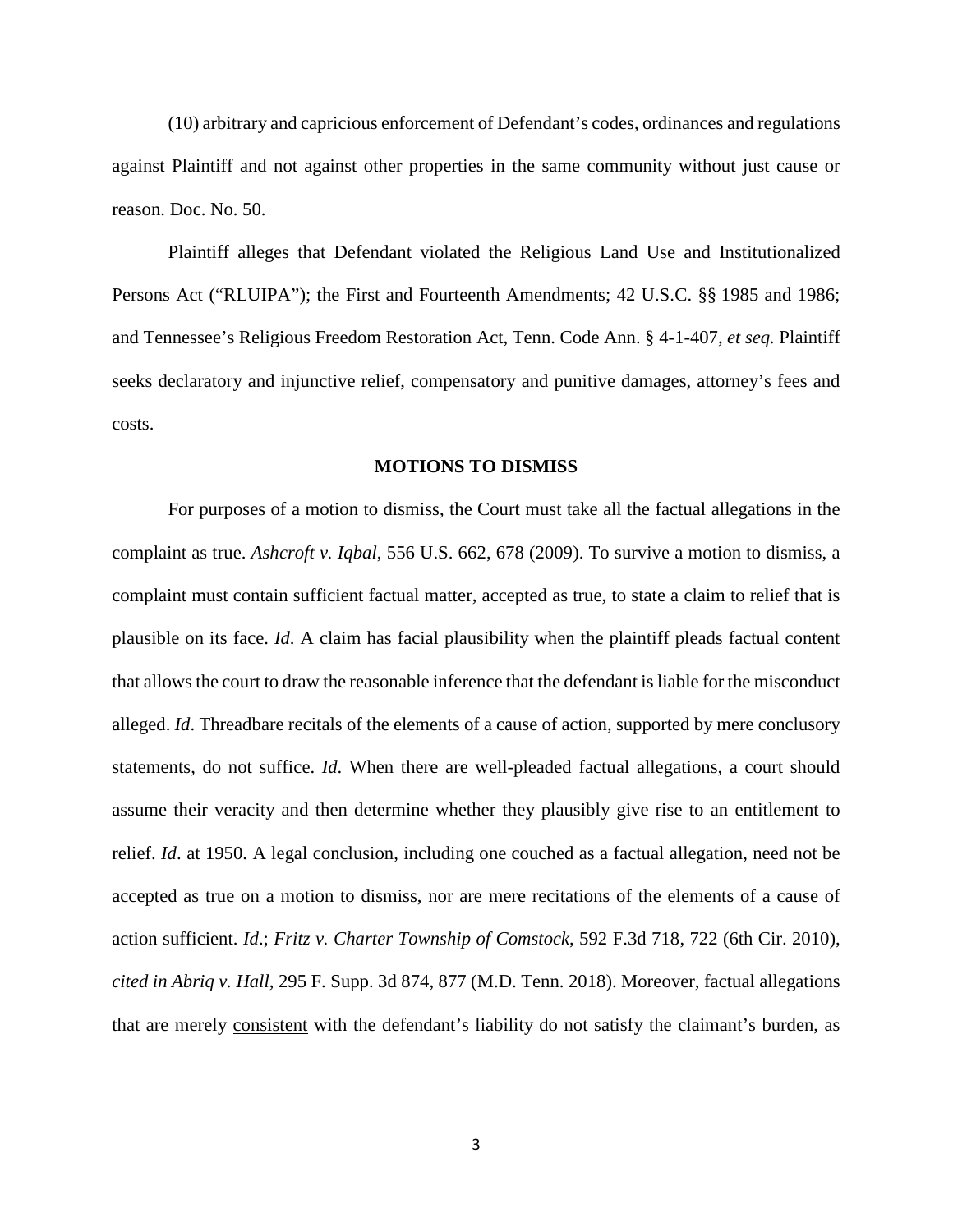mere consistency does not establish plausibility of entitlement to relief even if it supports the possibility of relief. *Iqbal*, 556 U.S. at 678.

In determining whether a complaint is sufficient under the standards of *Iqbal* and its predecessor and complementary case, *Bell Atlantic Corp. v. Twombly*, 550 U.S. 544 (2007), it may be appropriate to "begin [the] analysis by identifying the allegations in the complaint that are not entitled to the assumption of truth." *Iqbal*, 556 U.S. at 680. This can be crucial, as no such allegations count toward the plaintiff's goal of reaching plausibility of relief. To reiterate, such allegations include "bare assertions," formulaic recitation of the elements, and "conclusory" or "bold" allegations. *Id*. at 681. The question is whether the remaining allegations – factual allegations, *i.e.*, allegations of factual matter – plausibly suggest an entitlement to relief. *Id*. If not, the pleading fails to meet the standard of Fed. R. Civ. P. 8 and thus must be dismissed pursuant to Rule 12(b)(6). *Id*. at 683.

As a general rule, matters outside the pleadings may not be considered in ruling on a motion to dismiss under Fed. R. Civ. P. 12(b)(6) unless the motion is converted to one for summary judgment under Rule 56. Fed. R. Civ. P. 12(d). When a document is referred to in the pleadings and is integral to the claims, it may be considered without converting a motion to dismiss into one for summary judgment. *Doe v. Ohio State Univ.,* 219 F.Supp.3d 645, 652-53 (S.D. Ohio 2016); *Blanch v. Trans Union, LLC*, 333 F. Supp. 3d 789, 791-92 (M.D. Tenn. 2018).

#### **RLUIPA**

RLUIPA provides that no government shall impose or implement a land use regulation in a manner that imposes a substantial burden on the religious exercise of a person, including a religious assembly or institution, unless the government demonstrates that imposition of the burden on the person, assembly or institution is in furtherance of a compelling government interest and is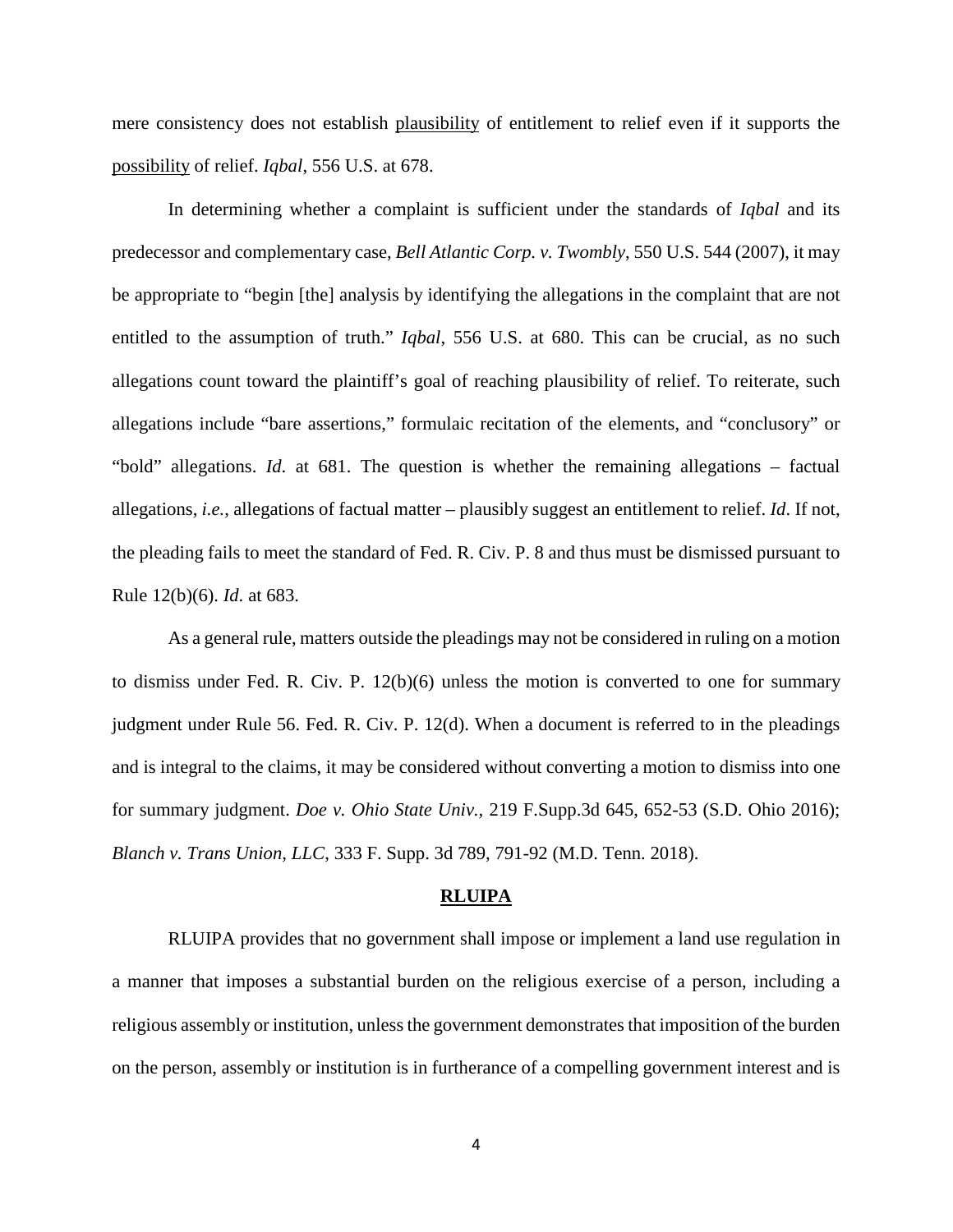the least restrictive means of furthering that compelling government interest. 42 U.S.C. § 2000cc(a). Count I of the Second Amended Complaint alleges a violation of this provision.

In addition, RLUIPA provides that no government shall impose or implement a land use regulation that discriminates against any assembly or institution on the basis of religion or religious denomination. 42 U.S.C. § 2000cc(b)(2). Count II of the Second Amended Complaint alleges a violation of this provision.

RLUIPA also provides that no government shall impose or implement a land use regulation in a manner that treats a religious assembly or institution on less than equal terms with a nonreligious assembly or institution. 42 U.S.C. § 2000cc(b)(1). Count III of the Second Amended Complaint alleges a violation of this provision.

Finally, RLUIPA states that no government shall impose or implement a land use regulation that totally excludes religious assemblies from a jurisdiction or unreasonably limits religious assemblies, institutions or structures within a jurisdiction. 42 U.S.C. § 2000cc(b)(3). Count IV of the Second Amended Complaint alleges a violation of this provision.

"Land use regulation" is defined as a zoning or landmarking law, or the application of such a law, that limits or restricts a claimant's use or development of land (including a structure affixed to land). 42 U.S.C. § 2000cc-5(5). RLUIPA provides that its terms shall be construed in favor of a broad protection of religious exercise, to the maximum extent permitted by the terms of the Act and the Constitution. 42 U.S.C. § 2000cc-3(g). The statute expressly applies in situations in which the substantial burden is imposed by the implementation of a land use regulation or system of land use regulations, under which a government makes (or has in place formal or informal procedures or practices that permit the government to make) individualized assessments of the proposed uses for the property involved. 42 U.S.C.  $\S$  2000cc(a)(2)(C). Here, there is no dispute that Defendant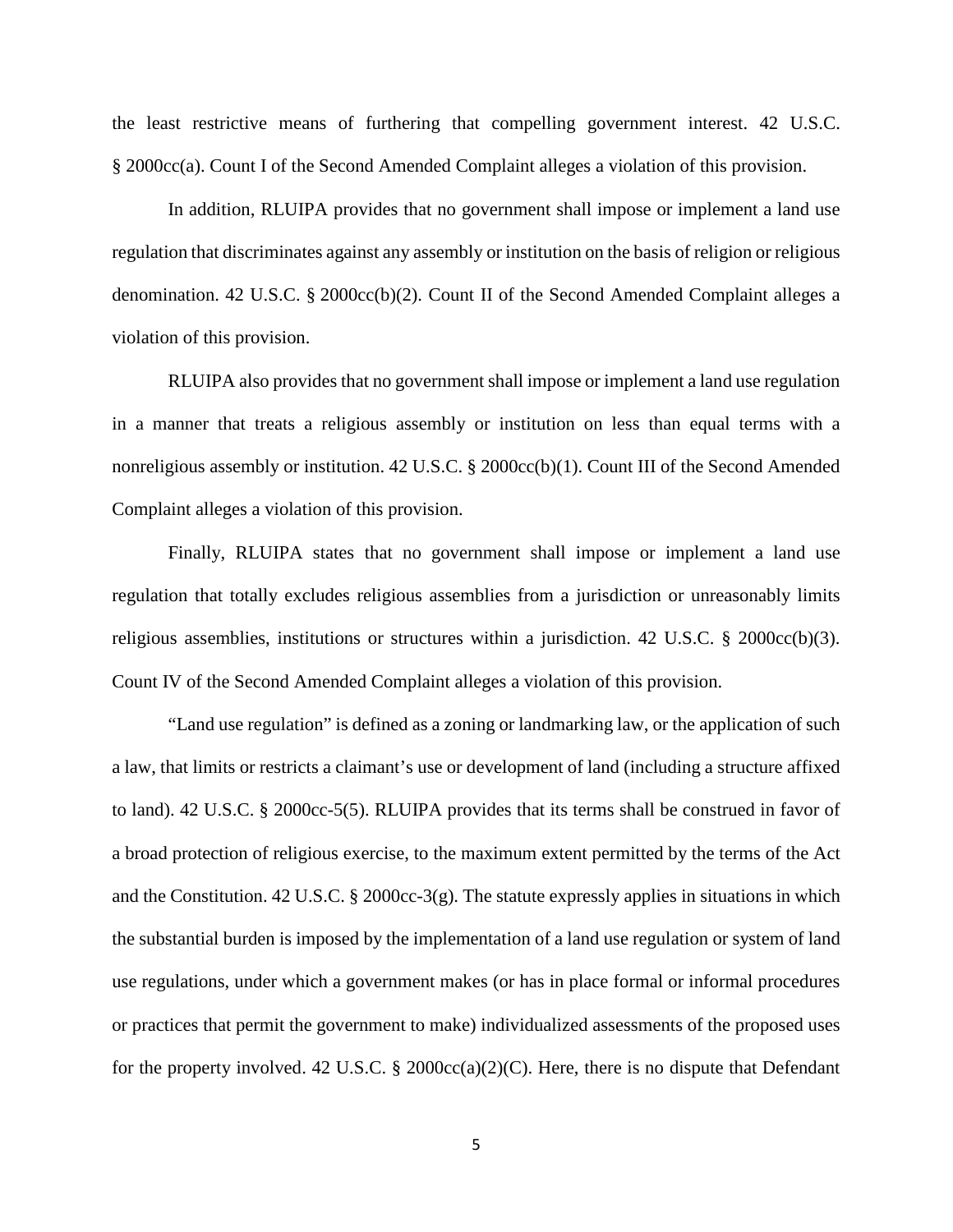implements land use regulations under which it may make individualized assessments of the proposed uses for property.

Defendant argues that RLUIPA applies only to zoning regulations, not building regulations. Defendant claims that Plaintiff has no "live controversy" involving Defendant's zoning laws and that Plaintiff's RLUIPA claims are moot because, on May 21, 2018, Defendant's Zoning Administrator granted Plaintiff's request to use the property for religious purposes. Plaintiff, on the other hand, argues that from December of 2017 until at least the May 2018 meeting with the Zoning Administrator, Plaintiff was not allowed to use the property for the religious activity of storing and disseminating donated goods. Plaintiff seeks retroaction relief for that alleged past misconduct. Plaintiff also argues that, even in November of 2018, after the pending motions were filed, Defendant was still insisting that Plaintiff complete more work on the storage barn in addition to what was previously required.

Plaintiff contends that Defendant relied on zoning regulations with regard to its pursuit of a demolition order for the storage barn, stop work orders, and numerous delays in allowing Plaintiff to take in order to repair the storage barn—all in an attempt to prevent Plaintiff from using its property. The Second Amended Complaint alleges that Plaintiff attended numerous meetings of the Property Standards Board (February 7, 2018; March 7, 2018; April 8, 2018; and May 2, 2018) in attempts to get the Board to reduce the demolition order to a repair order and issue a permit, if required, for Plaintiff to make those repairs. Plaintiff contends that Defendant kept deferring action on Plaintiff's request and demanding additional information, changing the requirements or, as Plaintiff states, "moving the goalposts."

 Moreover, Plaintiff alleges that Defendant, in order to delay or prevent Plaintiff's free exercise of religion, erroneously asserted that an environmentally-protected stream existed on the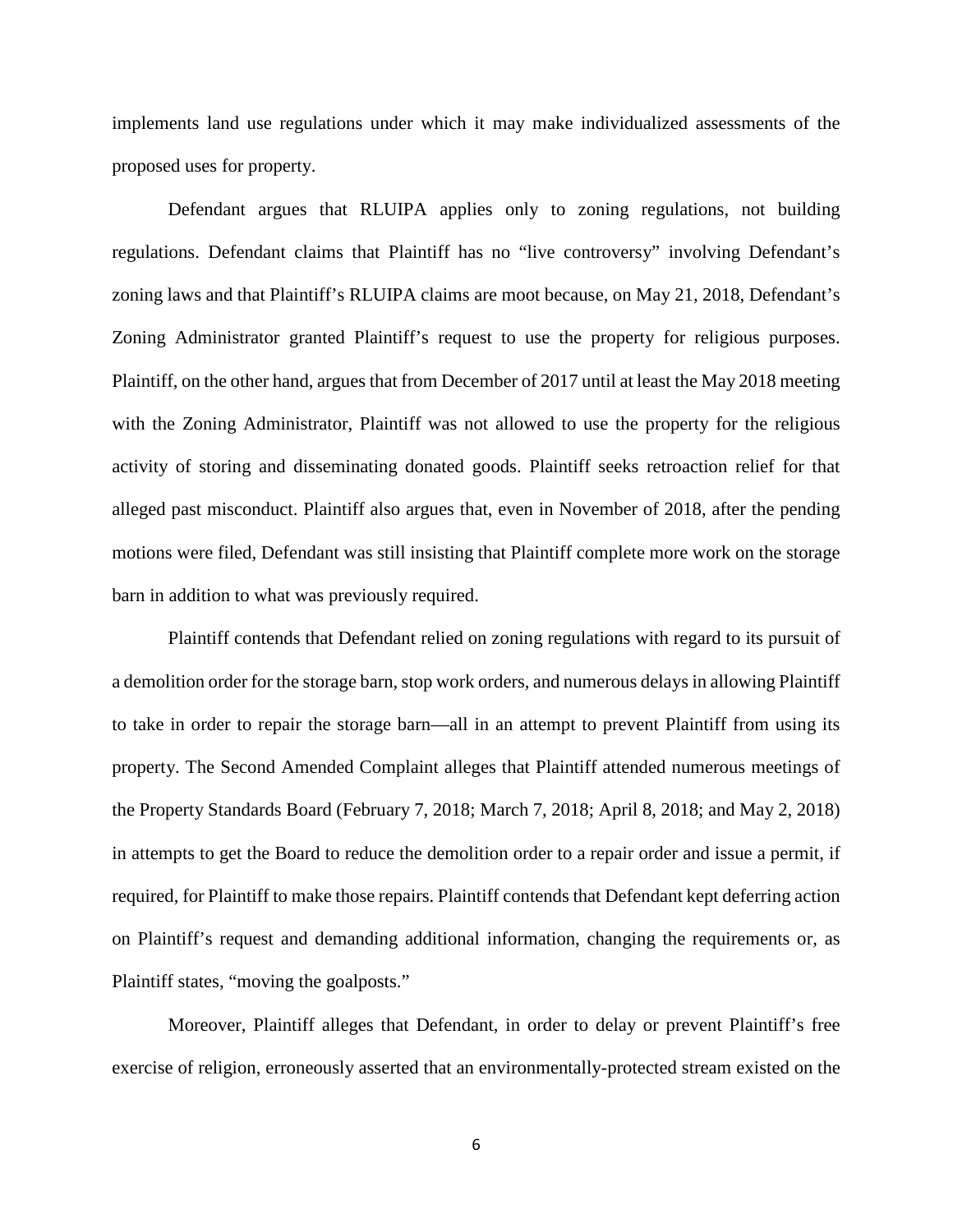property, erroneously fined Plaintiff for "grading without a permit," and issued erroneous stop work orders once Plaintiff started repairs. Plaintiff claims that Defendant refused to stop illegal, misdirected, storm water that flooded onto Plaintiff's property through a drainage system that violated Defendant's own laws.

In short, Plaintiff has alleged misuse of both zoning and non-zoning regulations by Defendant to prevent Plaintiff's use of the property. Where the record supports the inference that a locality disingenuously used its procedures to obstruct and ultimately deny a plaintiff's religious building, courts decline to insulate the municipality from liability with regard to its decisions on zoning issues simply because it decided them under the rubric of an ostensibly non-zoning process. *United States v. County of Culpepper, Virginia*, 245 F. Supp. 3d 758, 768 (W.D. Va. 2017) Even though no building was completely denied here, the Court finds—as did Judge Wiseman of this Court in an earlier case involving Plaintiff and a different municipality—that Defendant's alleged attempted uses of procedures fall within the definition of "land use regulation" insofar as it constituted the application of a proposed law to restrict Plaintiff's use or development of land in which it had a leasehold interest. *Layman Lessons, Inc. v. City of Millersville, Tenn.*, 636 F. Supp. 2d 620, 646 (M.D. Tenn. 2008). Thus, the Court finds that RLUIPA applies in this case.

As noted, Defendant also argues that Plaintiff's RLUIPA claims are moot. A case is moot when the issues presented are no longer "live" or the parties lack a legally cognizable interest in the outcome. *Wilson v. Gordon*, 822 F.3d 934, 941-42 (6th Cir. 2016); *Whipple v. Millay*, No. 1:14-cv-00117, 2017 WL 4176339, at \* 3 (M.D. Tenn. Sept. 21, 2017). To determine whether the case is moot, a court considers whether the relief sought would, if granted, make a difference to the legal interests of the parties. *Id*. Parties lack a legally cognizable interest in a case's outcome when events make it impossible for the court to grant any effectual relief whatever to a prevailing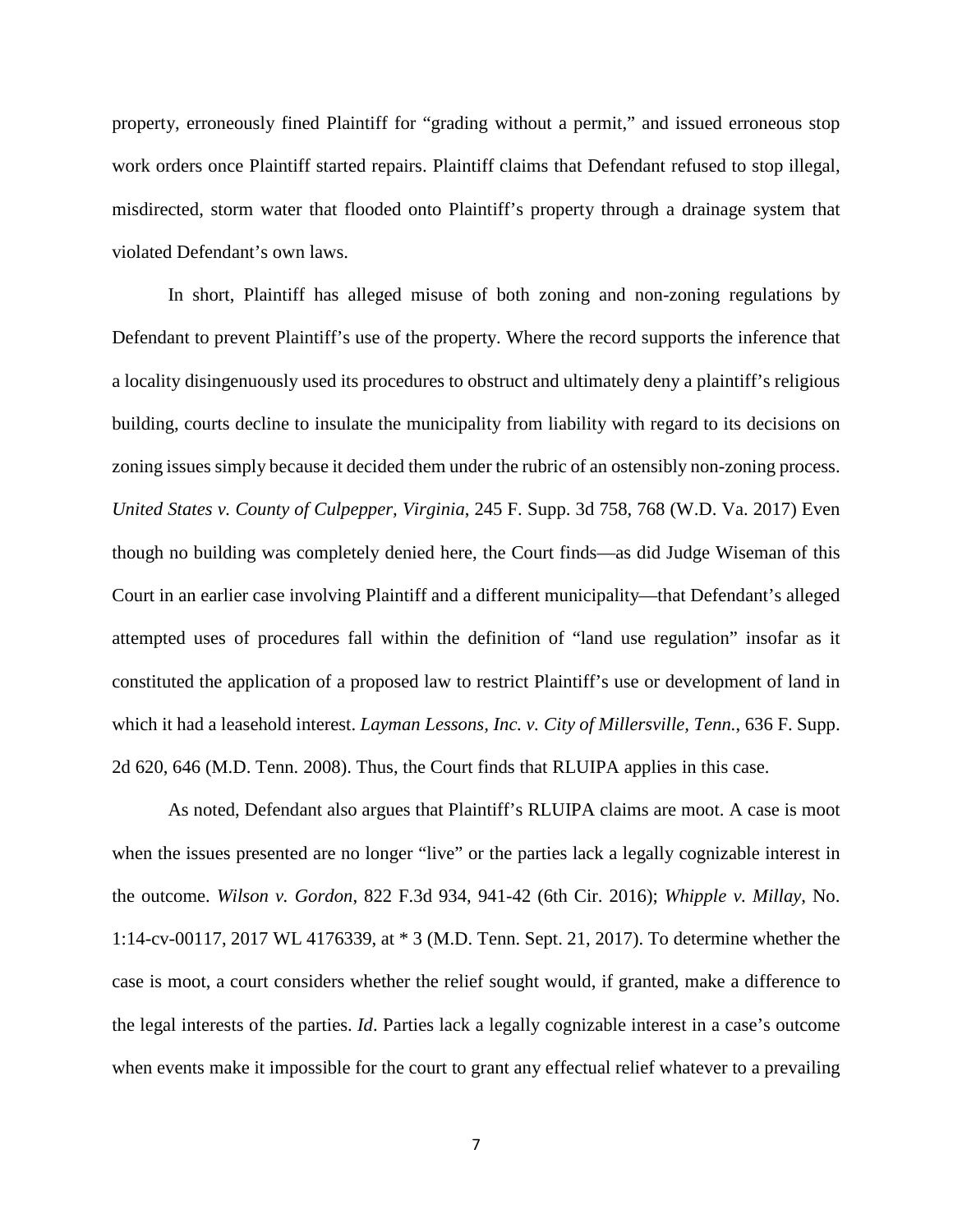party. *Amber Jones v. William Haynes*, 736 F. App'x 585, 588-589 (6th Cir. 2018) (citing *Fialka-Feldman v. Oakland Univ. Bd of Trs.,* 639 F.3d 711, 713 (6th Cir. 2011)).

A case becomes moot only when subsequent events make it absolutely clear that the allegedly wrongful behavior cannot reasonably be expected to recur and interim relief or events have completely and irrevocably eradicated the effects of the alleged violations. *Campbell v. PMI Food Equip. Group, Inc.* 509 F.3d 776, 781 (6th Cir. 2007). There is no evidence before the Court as to what has occurred between these parties since the pending Motions to Dismiss were filed; but based on the alleged repeated problems Plaintiff has encountered and the other allegations of the Second Amended Complaint, Plaintiff has sufficiently alleged that Defendant has continued to obstruct Plaintiff's religious activities in violation of RLUIPA. Defendant has not shown that the alleged misconduct reasonably cannot be expected to recur or that interim events or relief have completely eradicated the effects of the alleged violations. For example, Defendant might again attempt to stop work on the storage barn or reinstate a demolition order, for what Plaintiff might claim are discriminatory reasons. 1

 Moreover, Plaintiff's claim is not moot because, in addition to declaratory and injunctive relief, Plaintiff seeks monetary relief for Defendant's actions in the past. If a plaintiff's complaint includes a claim for damages, that claim preserves the plaintiff's backward-looking right to preserve a live case or controversy over the dispute. *Ohio Citizen Action v. City of Englewood*, 671 F.3d 564, 581 (6th Cir. 2012). Plaintiff seeks a declaration that Defendant's actions violated RLUIPA at the time those actions were taken and that Plaintiff suffered damages as a result of those actions. Even if the Zoning Administrator mooted one of Plaintiff's claims at the May 2018

<sup>&</sup>lt;sup>1</sup> Voluntary cessation of a challenged practice does not necessarily deprive a federal court of its power to determine the legality of the practice. *Northeastern Florida Chapter of the Associated General Contractors of America v. City of Jacksonville*, 508 U.S. 656, 662 (1993).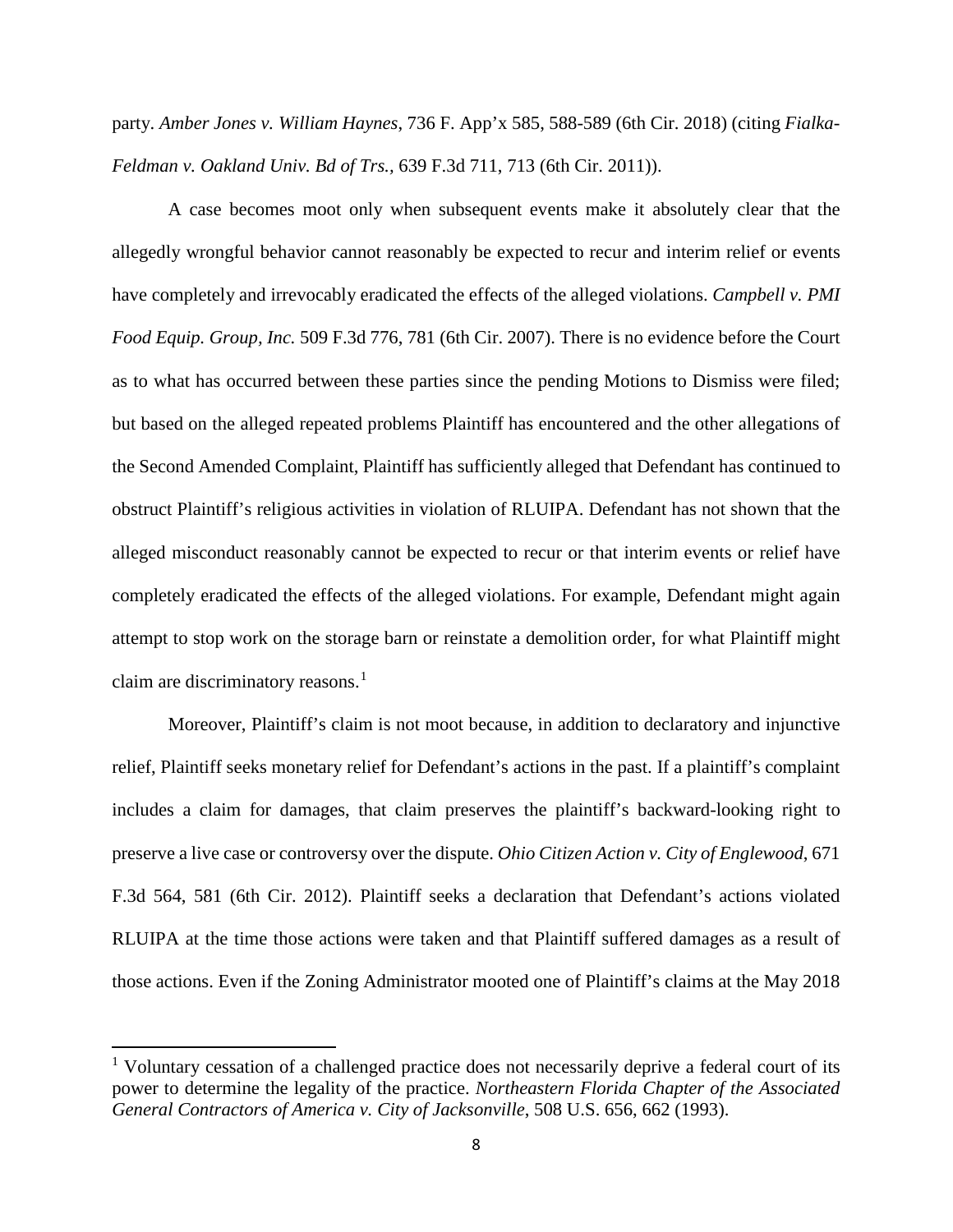meeting, Plaintiff asserts that Defendant has used, and is still using, other land use regulations to continue to injure Plaintiff in violation of RLUIPA. It is possible for the Court to grant effectual relief to Plaintiff through damages, including attorney's fees. Thus, Plaintiff's RLUIPA claim is not moot.

With regard to the RLUIPA provisions cited in Counts I, II, III and IV,  $2$  Defendant refers, in a footnote, to the "substantial burden" inquiry, the "equal terms" inquiry, and the "exclusion and limits" inquiry. Defendant asserts that Plaintiff has not articulated a "substantial burden" on its religious exercise where it purchased the property knowing it was zoned CN, where it waited four months before requesting an accommodation, and where its request was granted four days later. Plaintiff contends that the substantial burden is Plaintiff's not being able to use its property to conduct religious activities of storing and disseminating donated goods.

RLUIPA does not define "substantial burden." *Livingston Christian Schools v. Genoa Charter Township*, 858 F.3d 996, 1001 (6th Cir. 2017). Not just any imposition on religious exercise will constitute a violation of RLUIPA; the burden must have some degree of severity to be considered "substantial." *Id*. at 1003. The court in *Living Water Church of God v. Charter Township of Meridian*, 258 F. App'x 729 (6th Cir. 2007), while explicitly declining to set a "bright line test," found the following consideration helpful: though the government action may make religious exercise more expensive or difficult, does the government action place substantial

<sup>&</sup>lt;sup>2</sup> As explained above, Plaintiff has alleged that Defendant's actions violated specific provisions of RLUIPA by placing a "substantial burden" on Plaintiff's religious exercise (Count I), by discriminating against Plaintiff based on religion (Count II), by treating Plaintiff on less than equal terms with a nonreligious assembly or institution (Count III), and through excluding or unreasonably limiting Plaintiff's assemblies, institutions or structure within a jurisdiction (Count IV).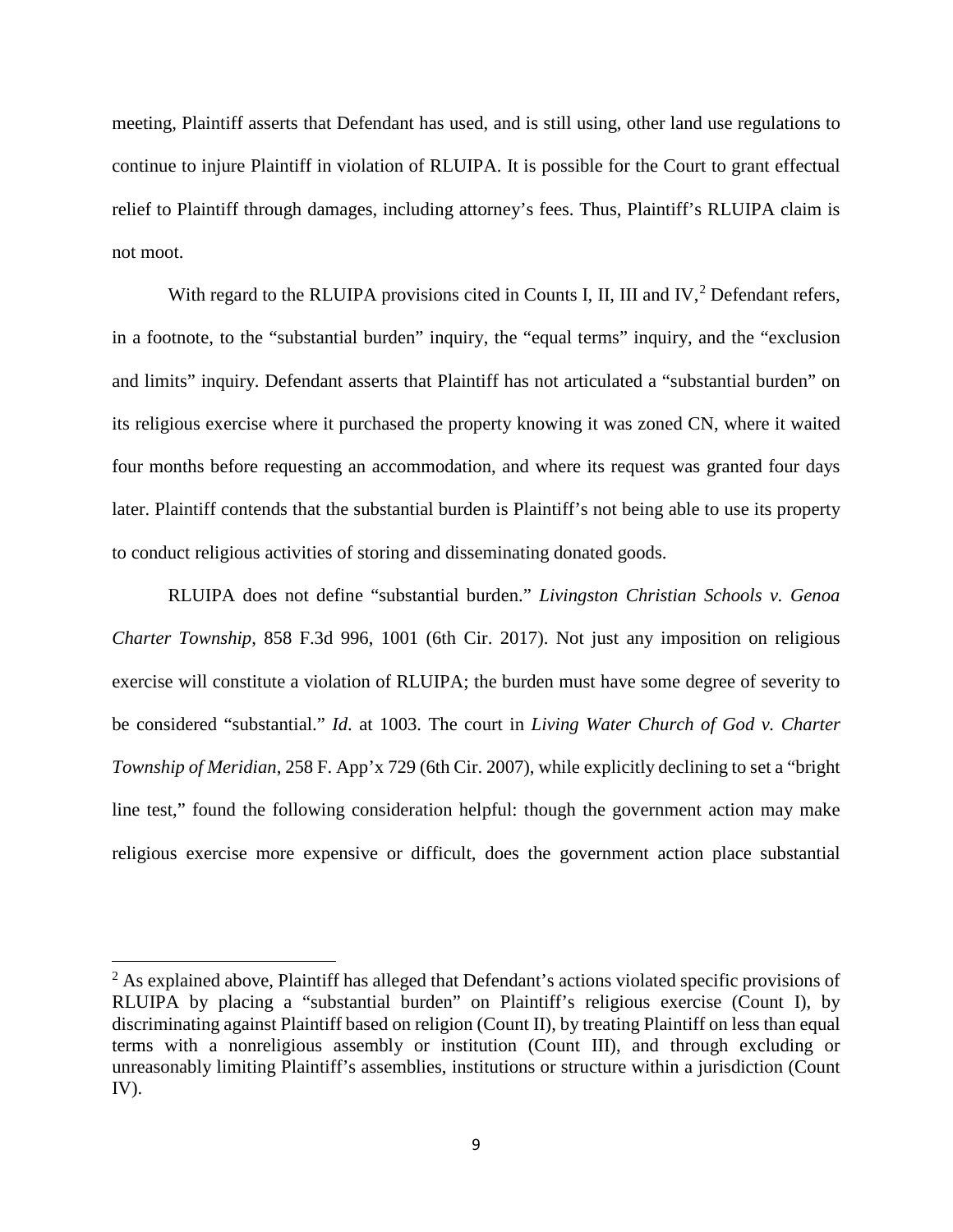pressure on a religious institution to violate its religious beliefs or effectively bar a religious institution from using its property in the exercise of its religion? *Id*. at 737.<sup>3</sup>

The Second Amended Complaint asserts ways that Defendant allegedly burdened Plaintiff's religious exercise beyond the circumstances eventually addressed by the Zoning Administrator's alleged accommodation. For example, Plaintiff alleges that Defendant's action delayed (and in some cases prevented) Plaintiff from carrying out its religious activities by obstructing its ability to store and distribute donated goods to the poor and homeless in Nashville. Plaintiff contends that Defendant's failures to act concerning storm water regulations caused damage to Plaintiff's storage barn, resulting not only in delays, but also in expenses. Plaintiff claims that without the use of its property, it is unable to fulfill its religious mission to minister to the needs of those whom it serves.

Plaintiff has sufficiently alleged, for purposes of a motion to dismiss, that the actions of Defendant—including, but not limited to, Defendant's issuance of demolition orders, stop work orders, and storm water orders regarding the storage barn; Defendant's insisting that Plaintiff complete additional repair work and get additional permits than what was previously required; Defendant's erroneously asserting that a protected stream existed on the property; and Defendant's erroneously fining Plaintiff for "grading without a permit"—created a "substantial burden" on its free exercise of religion, in violation of RLUIPA.

Plaintiff also alleges that Defendant *discriminated* against Plaintiff based on its religion. Defendant does not mention this discrimination claim. Plaintiff has alleged that it was treated

 $3$  Other factors include whether the burden places significant pressure on an institutional plaintiff to modify its behavior, whether the religious institution has a feasible alternative location from which to carry on its mission, and whether the religious institution will suffer substantial delay, uncertainty, and expense because of the imposition of the regulation. *Livingston*, 858 F.3d at 1004.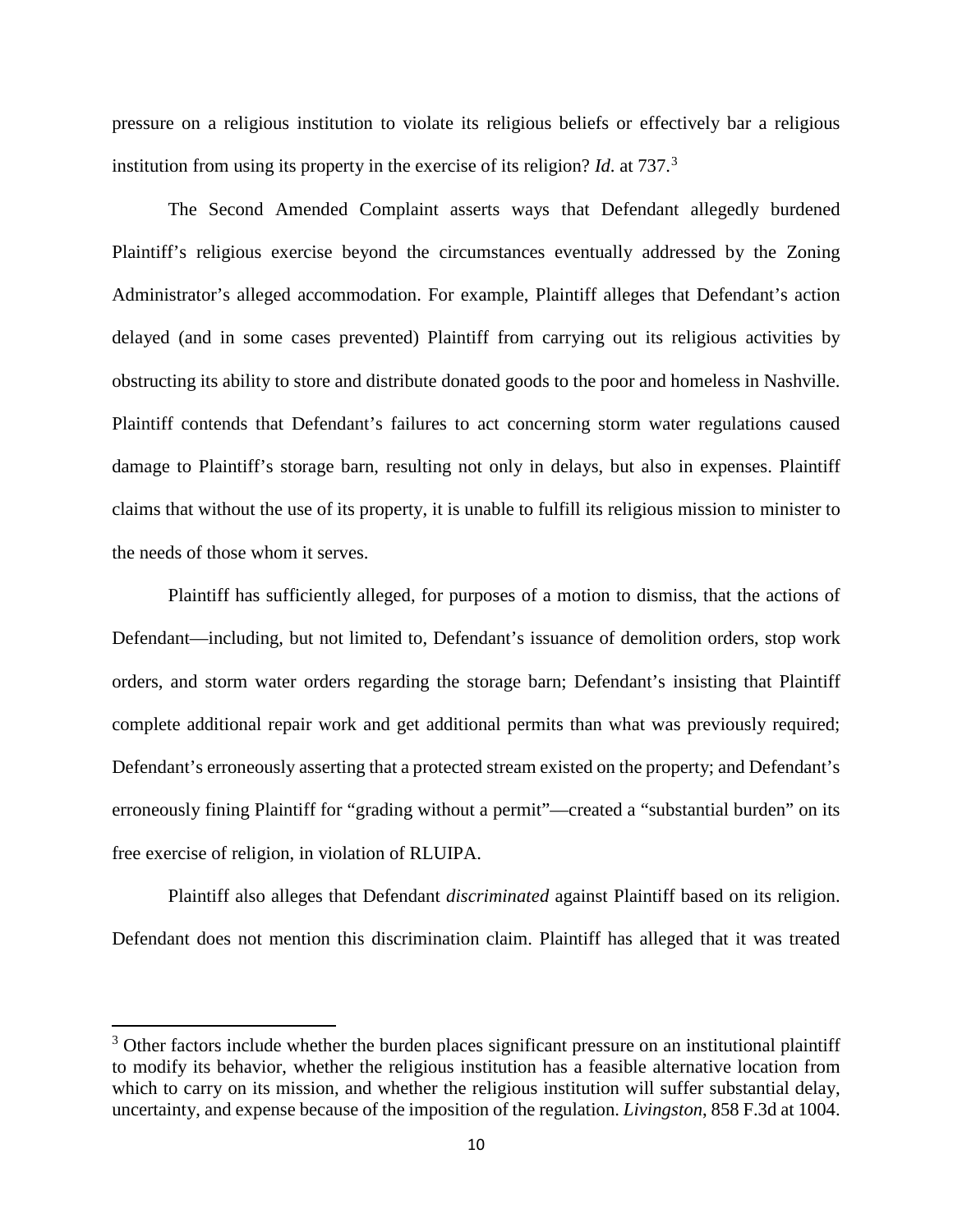differently than other property owners because it is a religious organization. For example, Plaintiff asserts that Defendant required Plaintiff to remove its tractor-trailers bearing signage of "Layman Lessons Church" from property on Dickerson Road while not requiring the removal of numerous trailers and portable wooden buildings that—although actually owned by Plaintiff—were unmarked and thus ostensibly neither religious nor owned by Plaintiff. Doc. No. 50 at ¶ 49. Plaintiff alleges that Defendant's inspectors ignored glaring code violations of Plaintiff's neighbors while strictly enforcing, even fabricating, alleged violations against Plaintiff. *Id*. at ¶¶ 64, 66-67, 71, 77, 80, 83 and 86. Accepting the allegations of the Second Amended Complaint as true, Plaintiff has sufficiently alleged, for purposes of a motion to dismiss, that it was treated differently from non-religious property owners (Count II). In addition, for the same reasons, Plaintiff has sufficiently alleged that it was treated on less than equal terms with a non-religious institution (Count III).

Plaintiff has alleged no facts, however, to support a claim that it was completely excluded from Nashville/Davidson County by a land use regulation, and Count IV, based upon 42 U.S.C. § 2000cc(b)(3) will be dismissed. It is one thing for Plaintiff to claim that it was substantially burdened by Defendant's actions; it is quite another to claim that Plaintiff was completely excluded from Nashville/Davidson County.

Thus, Plaintiff has sufficiently alleged a claim under 42 U.S.C. § 2000cc(a) and (b)(1) and (2), but not under § 2000 $\text{cc}(b)(3)$ . Whether the actions Plaintiff alleges actually violate RLUIPA is a question for another day, but (except as to Count IV) Plaintiff has sufficiently alleged violations of 42 U.S.C. § 2000cc, and those claims are not moot.

Therefore, Defendant's Motion to Dismiss Plaintiff's RLUIPA claims will be granted in part and denied in part. Plaintiff's RLUIPA claims in Count IV will be dismissed.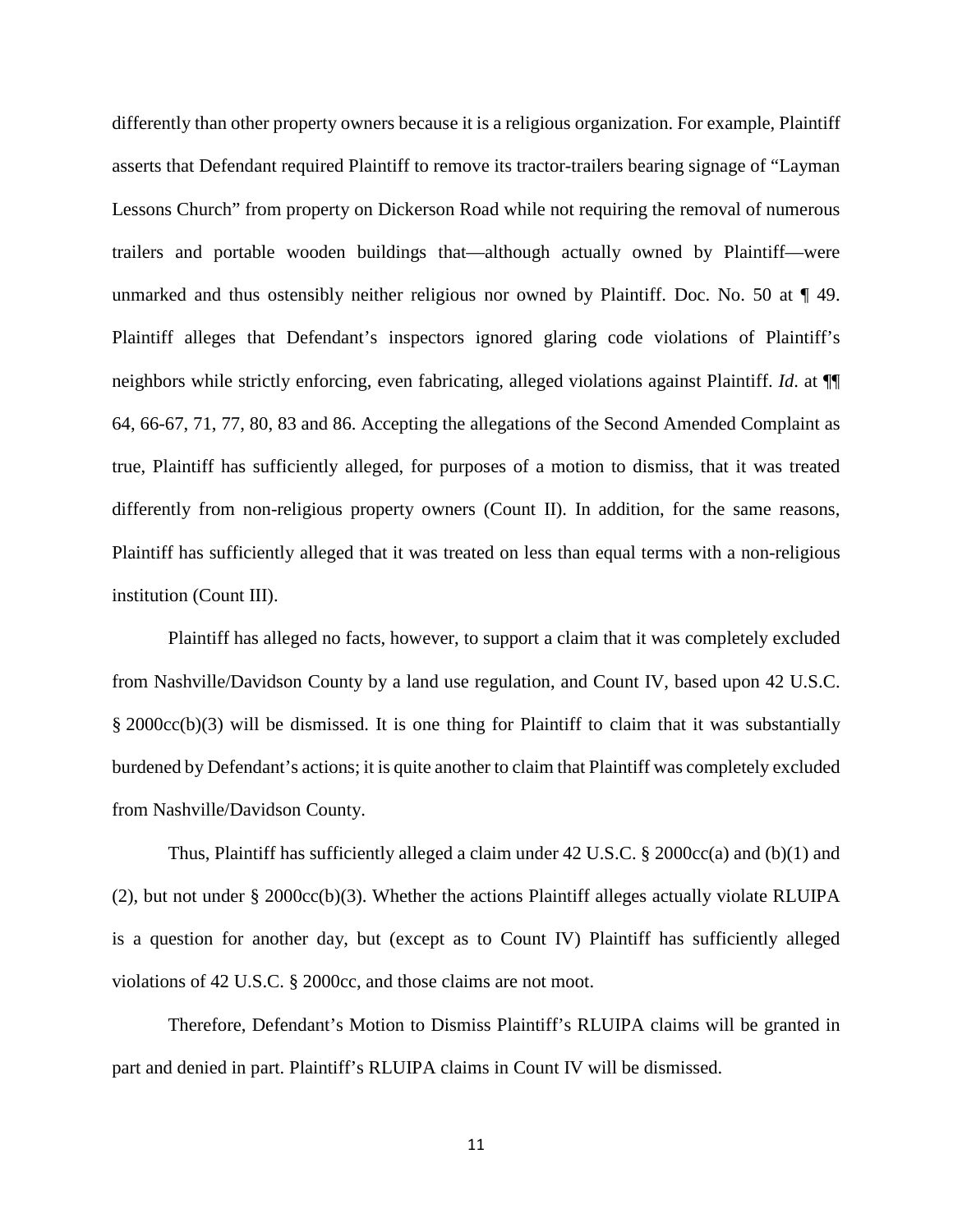#### **SECTION 1983**

Plaintiff also alleges that Defendant has violated Plaintiff's First Amendment rights to the free exercise of religion and its Fourteenth Amendment rights to equal protection. Plaintiff brings this constitutional claim pursuant to 42 U.S.C. § 1983, which provides a private right of action against anyone who subjects any citizen of the United States or other person within the jurisdiction thereof to the deprivation of any rights or privileges secured by the Constitution and laws of the United States. *Rehberg v. Paulk*, 566 U.S. 356, 361 (2012). The person suing under this statute must demonstrate the denial of a constitutional right caused by a defendant acting under color of state law. *Carl v. Muskegon County*, 763 F.3d 592, 595 (6<sup>th</sup> Cir. 2014); *Epperson v. City of Humboldt*, 183 F. Supp. 3d 897, 903 (W.D. Tenn. 2016).

Although a municipality is a "person" under Section 1983 and can be held liable for constitutional injuries for which it is responsible, a municipality is liable for only its own wrongdoing, not the wrongdoings of its employees. *Morgan v. Fairfield Cty, Ohio*, 903 F.3d 553, 565 (6th Cir. 2018). To establish municipal liability under Section 1983, a plaintiff must establish that the plaintiff's harm was caused by a constitutional violation and that a policy or custom of the municipality was the "moving force" behind the deprivation of the plaintiff's rights. *Miller v. Sanilac Cty*, 606 F.3d 240, 256 (6th Cir. 2010); *Howell v. McCormick,* No. 3-15-cv-1428, 2017 WL 6359885, at  $*$  7 (M.D. Tenn. Dec. 13, 2017). Municipalities are liable for harms resulting from a constitutional violation only when the injury resulted from implementation of the municipality's official policies or established customs. *Id*.

Defendant argues that Plaintiff has identified no official policy, custom or practice that allegedly caused its harm. Plaintiff contends that Defendant has attempted to use every conceivable rule and regulation to stop Plaintiff's exercise of religion, in a concerted effort involving numerous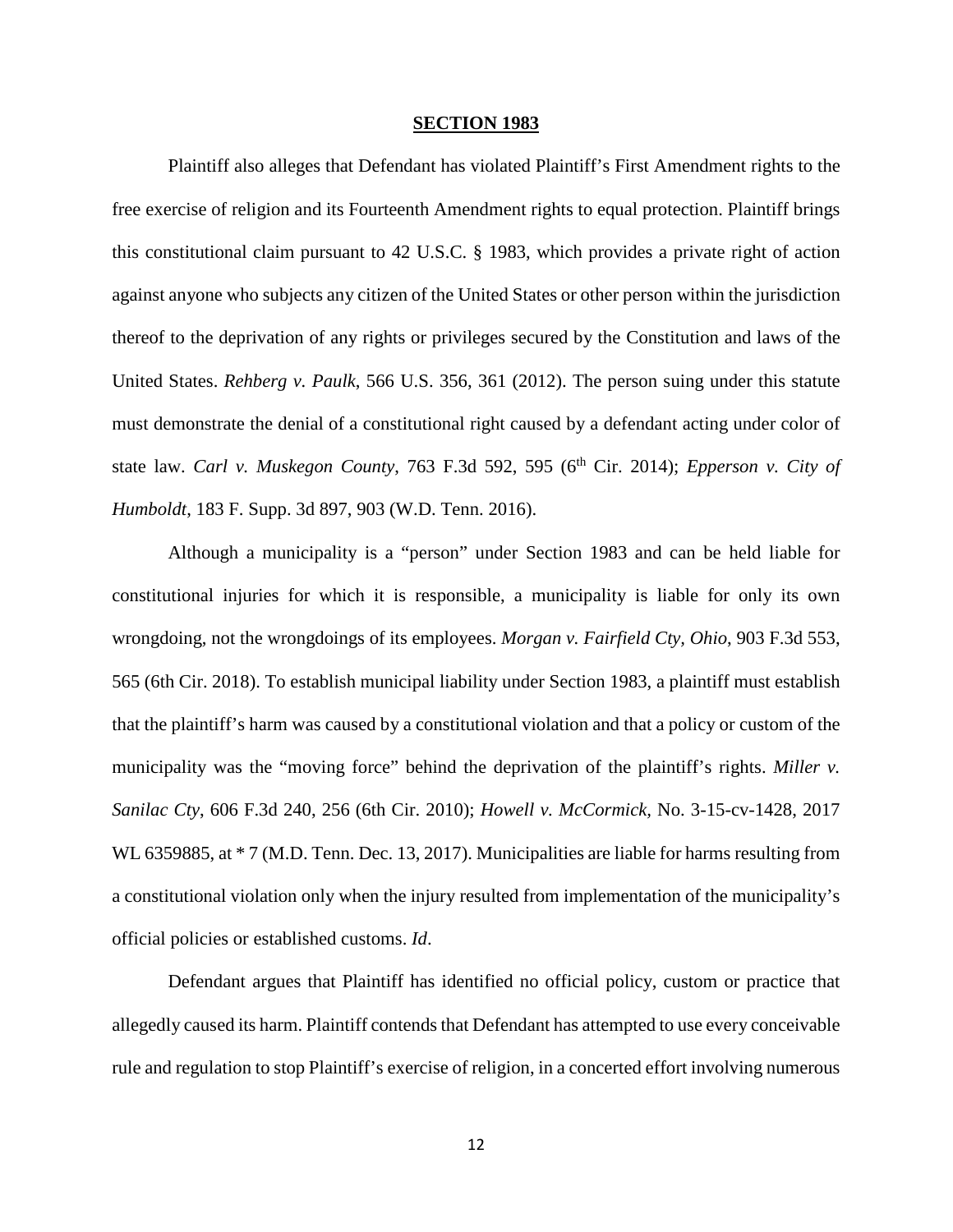of Defendant's officials, thus reasonably reflecting a custom, policy and/or practice of Defendant to interfere with those who choose to exercise their religious beliefs in a manner that is not agreeable to Defendant. Plaintiff has not cited any other instance in which Defendant allegedly burdened the free exercise rights of a religious institution through land use regulations or burdened the rights of any person exercising religious beliefs in a manner that was not agreeable to Defendant. Plaintiff must allege facts to show a custom, practice or policy of burdening the free exercise rights of a religious institution in this way, not just that Defendant permitted such an alleged burden in Plaintiff's particular case. *Cross v. Metropolitan Gov't of Nashville/Davidson Cty.*, No. 3-12-1109, 2013 WL 1899169, at \* 3 (M.D. Tenn. May 7, 2013). Simply arguing that multiple of Defendant's officials created obstacles to *Plaintiff's* free exercise of religion does not indicate a policy, custom or practice sufficient for municipal liability. *Id*.

Even viewing the Second Amended Complaint in the light most favorable to Plaintiff, Plaintiff has alleged no specific policy, custom or practice sufficient to hold Defendant liable under these facts. And, since there is no *respondeat superior* liability of Defendant for the acts or omissions of its employees, Plaintiff's Section 1983 claims against Defendant (Counts V and VI) will be dismissed.

#### **SECTIONS 1985(3) AND 1986**

Count VII alleges that Defendant conspired to interfere with Plaintiff's constitutional rights, in violation of 42 U.S.C. § 1985(3). In order to state a claim for conspiracy under 42 U.S.C. § 1985(3), a plaintiff must plead and prove: (1) a conspiracy involving two or more persons, (2) for the purpose of depriving, directly or indirectly, a person or class of persons the equal protection of the laws and (3) an act in furtherance of that conspiracy (4) that causes injury or deprivation of a right or privilege. *Kirschke v. Maclaren*, No. 18-1606, 2018 WL 6177162, at \* 2 (6th Cir. Nov.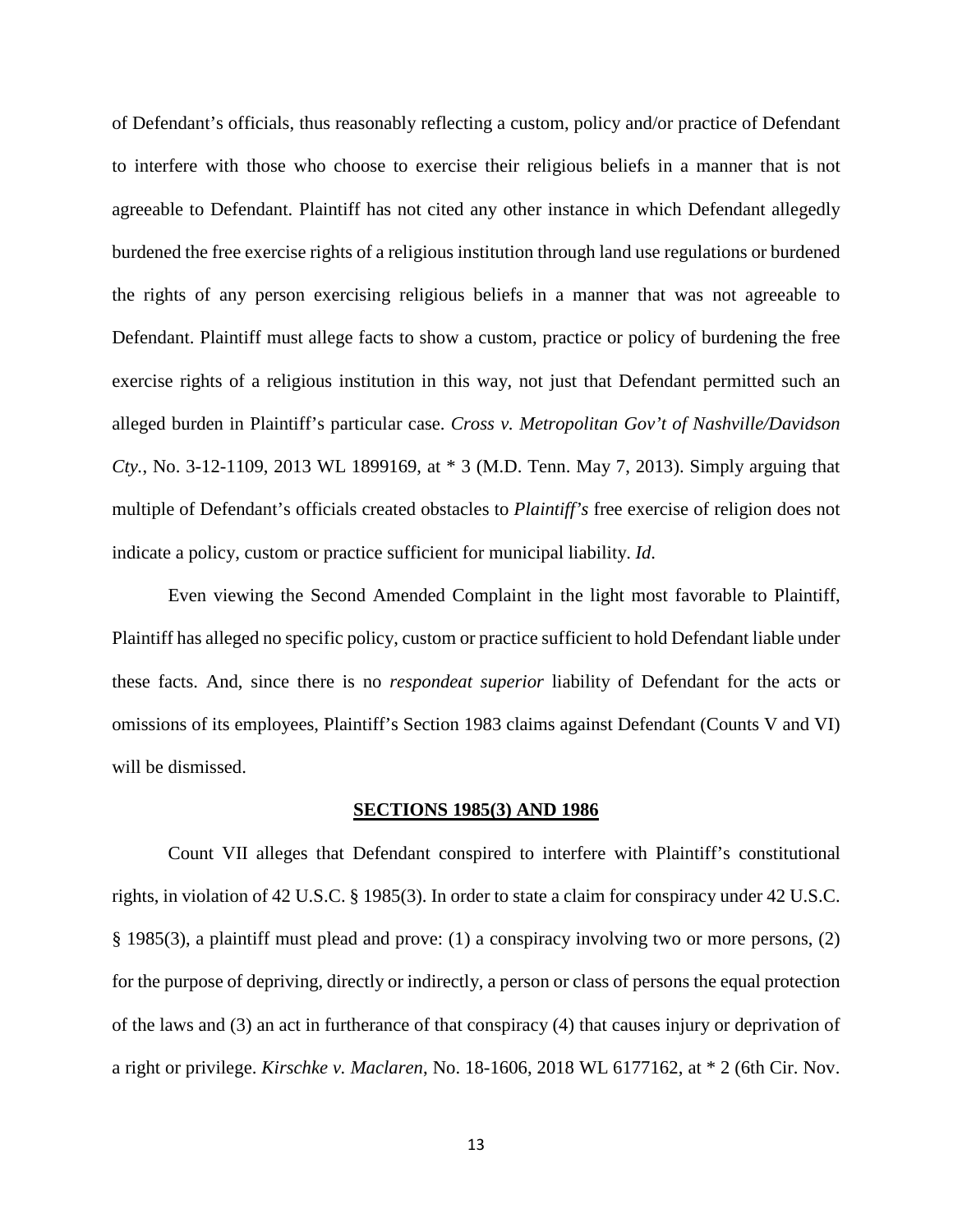8, 2018). The plaintiff must also show the conspiracy was motivated by racial or another classbased animus. *Kuerbitz v. Meisner*, No. 17-2284, 2018 WL 5310762, at \* 3 (6th Cir. July 11,  $2018$ ).<sup>4</sup>

Just as with Section 1983, r*espondeat superior* is not a basis for municipal liability under Section 1985. *Jefferson v. Corizon Healthcare Providers,* No. 3:12-0988, 2013 WL 6909969, at \* 3 (M.D. Tenn. Dec. 30, 2013); *Easterling v. Sessions*, Case No. 3:16-cv-375, 2017 WL 2463393, at \* 2 (S.D. Ohio June 7, 2017); *Edmonds v. Dillin*, 485 F. Supp. 722, 728-29 (S.D. Ohio 1980). In order for a city to be liable under Section 1985, it must be shown that the city as an entity, through policy or custom, engaged in a conspiracy. *Id.* Plaintiff has failed to state a claim under Section 1985 for the same reasons he fails to state a claim under Section 1983.

Plaintiff's Section 1985 claim (Count VII) is subject to dismissal for an additional reason. Under the "intra-corporate conspiracy" theory, there is no conspiracy liability when the claim is based upon the interactions of two or more agents of the same entity. *Hines v. Town of Vonore*, 912 F. Supp. 2d 628, 654 (E.D. Tenn. 2012). This doctrine applies to both government entities and corporations. *Id*. Plaintiff does not allege a conspiracy between Defendant or Defendant's employees and anyone else except Beck, and Plaintiff fails to sufficiently allege a conspiracy; Plaintiff has failed to allege any actual factual matter indicating a tacit or express agreement between Beck and Defendant (or Defendant's employees) or an act in furtherance of a conspiracy with Beck.<sup>5</sup>

l

<sup>&</sup>lt;sup>4</sup> The Court will assume here that Plaintiff can satisfy this requirement by alleging religious-based animus.

 $<sup>5</sup>$  The Court is aware that the Second Amended Complaint alleges that Defendant conspired with</sup> Nelson Andrew Beck, also named as a Defendant in the Caption. There is no evidence that Beck has been served, and no counsel for Beck has entered an appearance. The only alleged actions by Beck are simply that he owned the adjacent property and had his property "down-zoned" from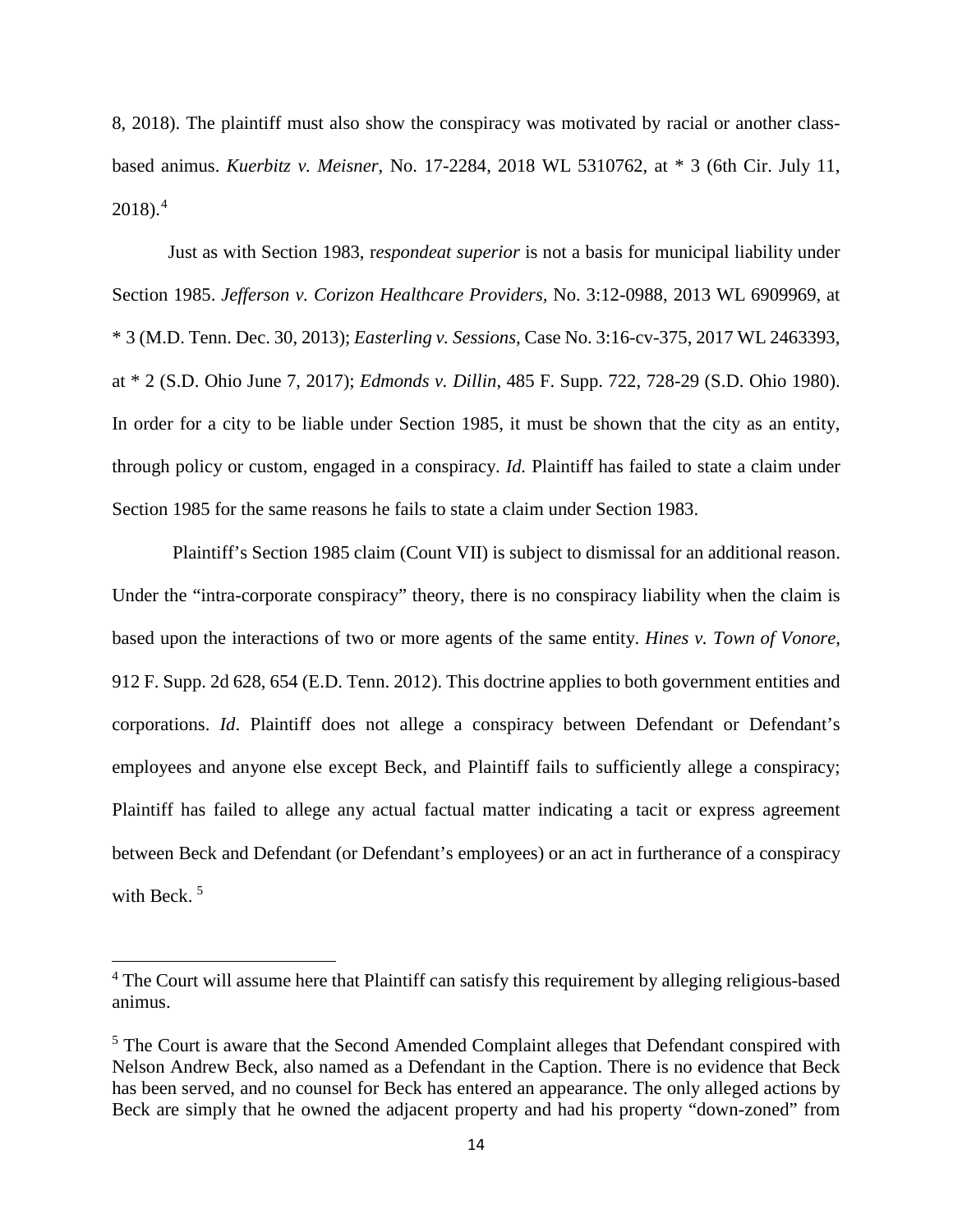Count VIII alleges that Defendant and Beck violated 42 U.S.C. § 1986. Section 1986 provides a cause of action against persons who have knowledge of and who fail to prevent or aid in preventing the commission of a civil rights conspiracy violation, pursuant to Section 1985. *Cheatham v. Harris*, No. 3:10-CV-541, 2012 WL 2873682, at \* 5 (E.D. Tenn. July 12, 2012). Thus, to state a cause of action under Section 1986, a plaintiff must also state a cause of action under Section 1985. *Id.*; *CareToLive v. von Eschenbach*, 525 F. Supp. 2d 952, 969 (S.D. Ohio 2007). Because Plaintiff has not sufficiently stated a claim for violation of Section 1985, his Section 1986 claim (Count VIII) will be dismissed as well.

In any event, this claim is asserted against only the two alleged conspirators themselves, who surely cannot be liable for failing to prevent their *own* conspiracy. *See Maglaya v. Kumiga*, No. 14-cv-3619, 2015 WL 4624884, at \* 11 (N.D. Ill. Aug. 3, 2015) ("§ 1986 . . . . allows plaintiffs to extend conspiratorial liability to those *outside of* the conspiracy") (emphasis added). At the very least, asserting a Section 1986 claim against the alleged conspirators in addition to the Section 1985 claim adds "'needless complexity' to the case; the [§ 1986] claim is 'superfluous.'" *Id.*  (quoting *Fairley v. Andrews*, 578 F.3d 518, 526 (7th Cir. 2009)). The Section 1986 claim, in summary, is both invalid and superfluous, in light of the existence and disposition of the Section 1983 claim.

# **TENNESSEE RELIGIOUS FREEDOM RESTORATION ACT**

Tennessee's Religious Freedom Restoration Act ("TRFRA") provides that no governmental entity shall substantially burden a person's free exercise of religion unless it

Commercial to Residential (¶¶ 9 and 15). Although Plaintiff alleges that Defendant refused to stop flooding from Beck's property onto Plaintiff's property (¶ 79) and one of Defendant's officials said the driving force behind the "attack" on Plaintiff's property was the half-million-dollar homes on Beck's property (¶ 31), those are not alleged actions by Beck.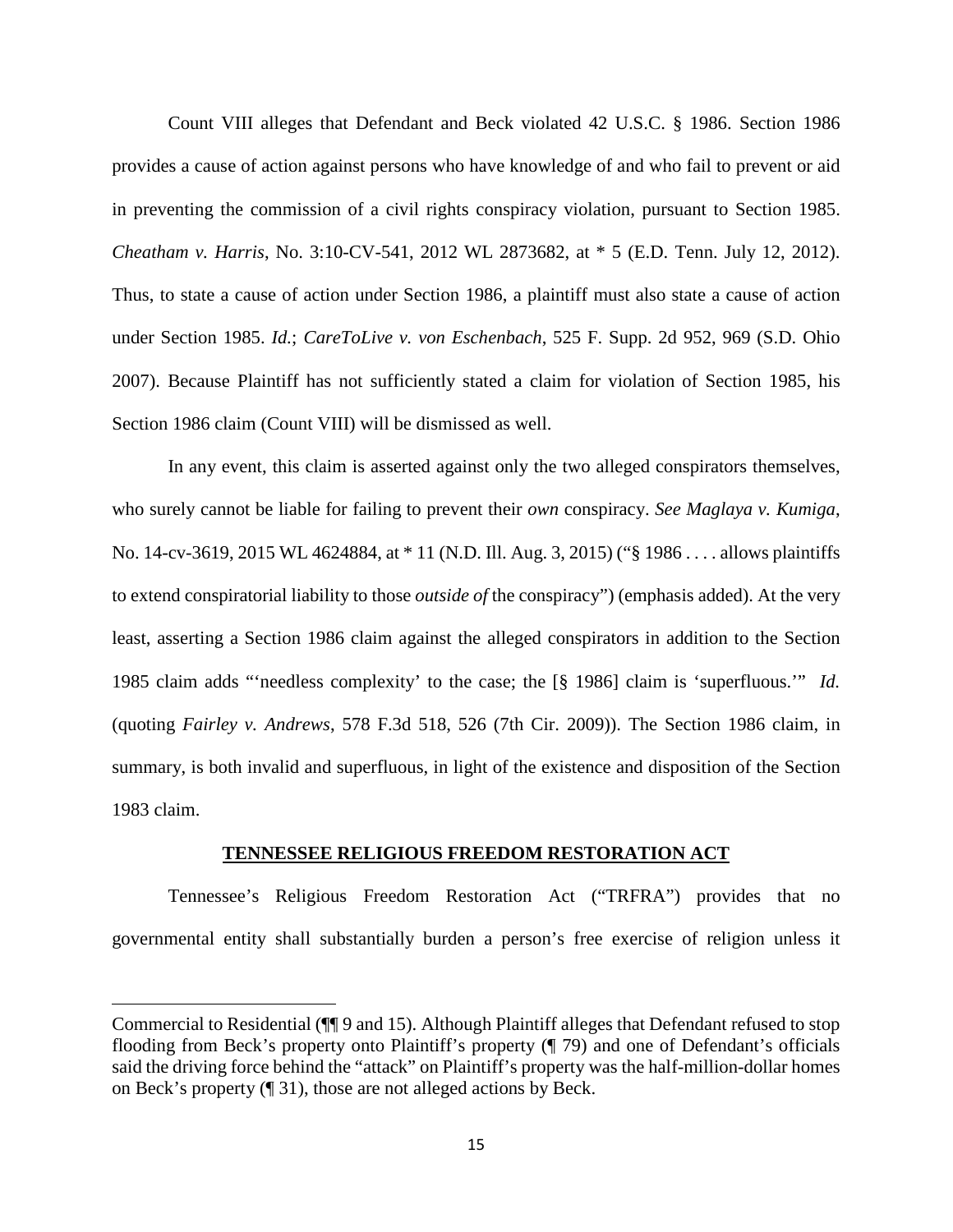demonstrates that application of the burden to the person is (1) essential to further a compelling governmental interest and (2) the least restrictive means of furthering that compelling governmental interest. Tenn. Code Ann. § 4-1-407(c). "Substantially burden" is defined in TRFRA as "to inhibit or curtail religiously motivated practice. Tenn. Code Ann. § 4-1-407(a)(7).

Defendant argues that Plaintiff has alleged no facts to show that it has been substantially burdened. Again relying on the Zoning Administrator's alleged accommodation of May 2018, Defendant contends that the mobile storage units are now allowed on the property and the storage barn may also be used once it is made safe. Therefore, Defendant asserts, Plaintiff has not been substantially burdened.<sup>6</sup> The Court has addressed "substantial burden" with regard to the RLUIPA claim, above.

As noted, Plaintiff claims that from December 21, 2017, until at least May 21, 2018, Plaintiff was not allowed to use the property for its religious activities, such as storing and distributing donated goods to the poor and homeless in Nashville. Plaintiff seeks damages retroactively for that "substantial burden." Plaintiff also maintains that Defendant continues to prevent Plaintiff from using its storage barn. The Court finds that Plaintiff has sufficiently alleged a substantial burden for a claim for violation of TRFRA (Count IX).

#### **CONCLUSION**

For the reasons explained herein, Defendant's Motion to Dismiss will be granted in part and denied in part. Plaintiff's claims for violation of 42 U.S.C. § 2000cc(b)(3), found in Count IV, will be dismissed. Plaintiff's constitutional claims brought pursuant to Sections 1983, 1985(3) and

<sup>6</sup> Defendant also argues that its permitting and inspection process is the least restrictive means of furthering the compelling governmental interest of requiring all buildings in Davidson County to be safe. The Court cannot determine this issue on the current record, where it must accept the allegations of Plaintiff's Second Amended Complaint as true.